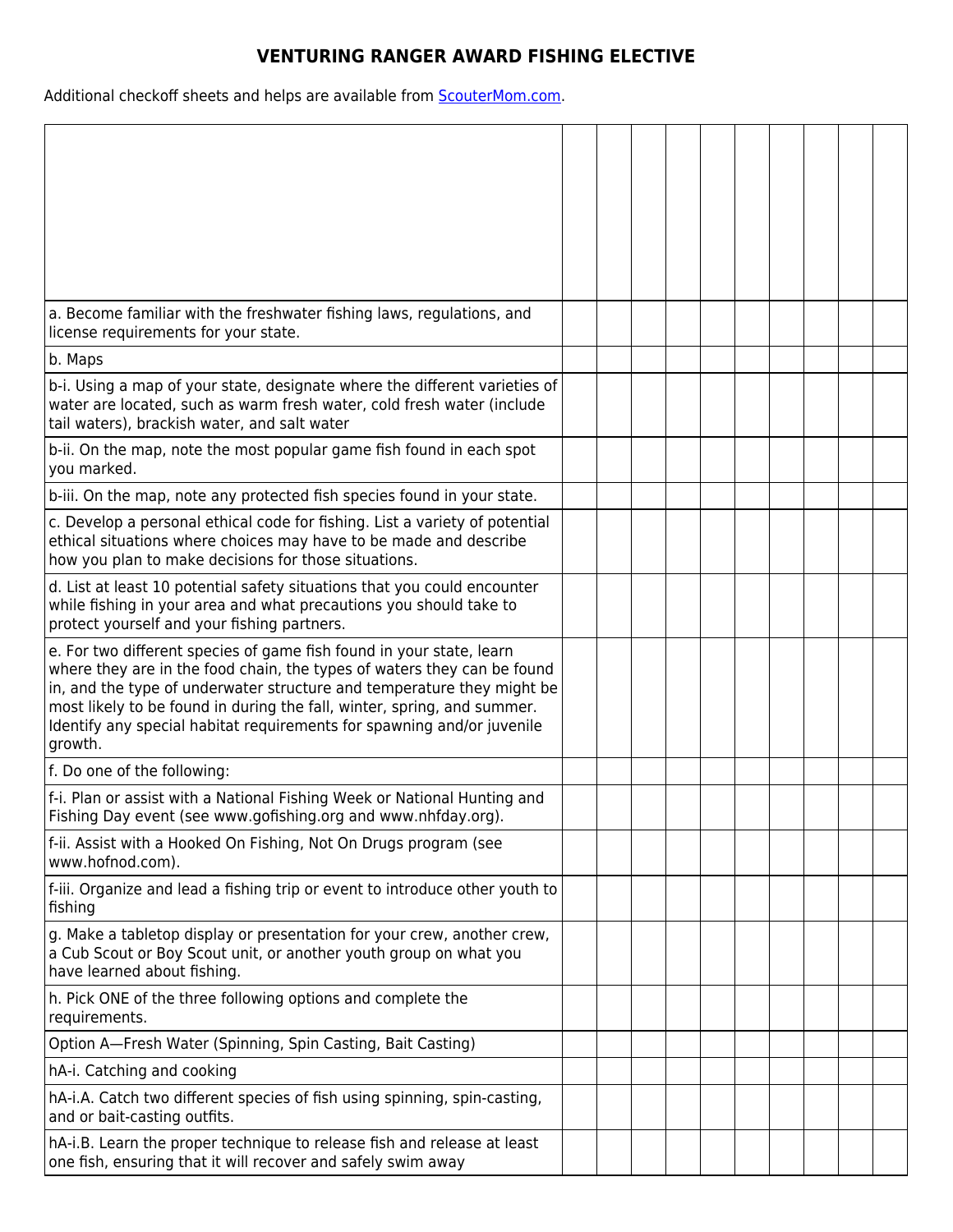| hA-i.C. Catch another fish, which you will clean, cook, and eat. Study<br>and note several cleaning and cooking options.                                                                                                                                                                                                                                                                                                                        |  |  |  |  |  |
|-------------------------------------------------------------------------------------------------------------------------------------------------------------------------------------------------------------------------------------------------------------------------------------------------------------------------------------------------------------------------------------------------------------------------------------------------|--|--|--|--|--|
| hA-i.D. Present to the youth in your crew, another Scouting unit, or a<br>youth group your experience in releasing fish and the cleaning and<br>cooking of fish. Discuss the contrasting experiences.                                                                                                                                                                                                                                           |  |  |  |  |  |
| hA-ii. Learn and teach the following to someone else:                                                                                                                                                                                                                                                                                                                                                                                           |  |  |  |  |  |
| hA-ii.A. Explain the difference between a spin-casting outfit, a spinning<br>outfit, and a bait-casting outfit. Describe the benefits of each type and<br>where and how one might be better for certain fishing situations                                                                                                                                                                                                                      |  |  |  |  |  |
| hA-ii.B. Study and explain how a reel drag should be used. Teach the<br>proper use and function of drag settings.                                                                                                                                                                                                                                                                                                                               |  |  |  |  |  |
| hA-ii.C. Teach how to properly play a fish under several situations                                                                                                                                                                                                                                                                                                                                                                             |  |  |  |  |  |
| hA-ii.D. Study and present the use of basic fishing knots, making sure<br>you can teach at a minimum:                                                                                                                                                                                                                                                                                                                                           |  |  |  |  |  |
| hA-ii.Da. An improved clinch knot                                                                                                                                                                                                                                                                                                                                                                                                               |  |  |  |  |  |
| hA-ii.Db. The Palomar knot or a turle knot                                                                                                                                                                                                                                                                                                                                                                                                      |  |  |  |  |  |
| hA-ii.Dc. A blood knot or barrel knot                                                                                                                                                                                                                                                                                                                                                                                                           |  |  |  |  |  |
| Tie each knot with ease and explain how it is used.                                                                                                                                                                                                                                                                                                                                                                                             |  |  |  |  |  |
| hA-ii E. Show how to cast two of the three types of outfits. With each,<br>demonstrate two ways to make effective casts using targets. Learn<br>safety measures needed to ensure safe casting                                                                                                                                                                                                                                                   |  |  |  |  |  |
| hA-iii. Do ONE of the following:                                                                                                                                                                                                                                                                                                                                                                                                                |  |  |  |  |  |
| hA-iii.A. Build a fishing rod of your choice                                                                                                                                                                                                                                                                                                                                                                                                    |  |  |  |  |  |
| hA-iii.B. Design and make your own fishing lure and explain the fish<br>attracting principle of the lure                                                                                                                                                                                                                                                                                                                                        |  |  |  |  |  |
| hA-iii.C. With approval of the proper agency, plan and implement a<br>fishery conservation project. Contact the local district biologist at your<br>state fish and wildlife agency, go to the International Association of Fish<br>and Wildlife Agencies Web site at www.iafwa.org and click on<br>"Download State Directors Directory." Document your project with<br>pictures and/or acknowledgment from the agency managing the<br>waterway. |  |  |  |  |  |
| Option B-Fly-Fishing                                                                                                                                                                                                                                                                                                                                                                                                                            |  |  |  |  |  |
| hB-i. Catching and cooking.                                                                                                                                                                                                                                                                                                                                                                                                                     |  |  |  |  |  |
| hB-i. A. Catch two different species of fish using a fly-fishing outfit.                                                                                                                                                                                                                                                                                                                                                                        |  |  |  |  |  |
| hB-i. B. Learn the proper technique to release fish and release at least<br>one fish, ensuring that it will recover and safely swim away.                                                                                                                                                                                                                                                                                                       |  |  |  |  |  |
| hB-i. C. Catch another fish, which you will clean, cook, and eat. Study<br>and note several cleaning and cooking options.                                                                                                                                                                                                                                                                                                                       |  |  |  |  |  |
| hB-i. D. Present to the youth in your crew, another Scouting unit, or a<br>youth group your experience in releasing fish and the cleaning and<br>cooking of fish. Discuss the contrasting experiences.                                                                                                                                                                                                                                          |  |  |  |  |  |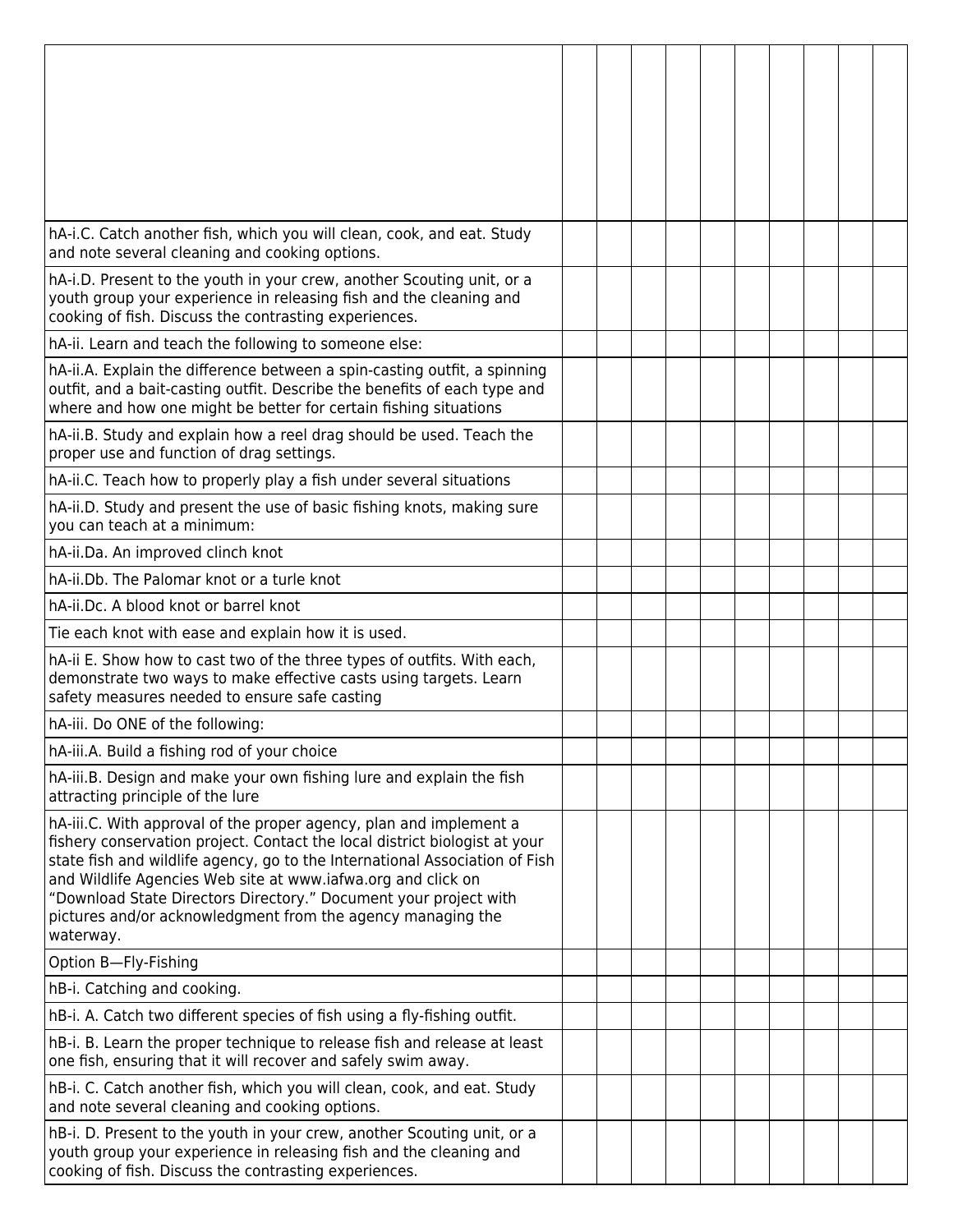| hB-ii. Learn and teach the following to someone else:                                                                                                                                                                                                                                                                                                                                                                                            |  |  |  |  |  |
|--------------------------------------------------------------------------------------------------------------------------------------------------------------------------------------------------------------------------------------------------------------------------------------------------------------------------------------------------------------------------------------------------------------------------------------------------|--|--|--|--|--|
| hB-ii. A. Explain the differences among a dry fly, wet fly, streamer,<br>nymph, and bass bugs or poppers. Describe the benefits of each type<br>and where and how one might be better for certain fishing situations.                                                                                                                                                                                                                            |  |  |  |  |  |
| hB-ii. B. Study and explain how to match rod, reel, line, and leader to<br>develop a balanced outfit. Explain how to select the right outfit for<br>various fishing situations. Understand the makeup of fly lines and teach<br>the advantages of weight-forward lines versus doubletaper lines.<br>Identify and explain the various types of lines and their advantages<br>(floating, sink-tip, and sinking lines).                             |  |  |  |  |  |
| hB-ii. C. Teach how to properly play a fish under several situations,<br>recognizing that fish exhaustion is critical to catch-and-release survival.                                                                                                                                                                                                                                                                                             |  |  |  |  |  |
| hB-ii. D. Study and present the use of basic fishing knots, making sure<br>you can teach at a minimum:                                                                                                                                                                                                                                                                                                                                           |  |  |  |  |  |
| hB-ii. Da An arbor backing knot                                                                                                                                                                                                                                                                                                                                                                                                                  |  |  |  |  |  |
| hB-ii. Db The nail knot or a tube knot                                                                                                                                                                                                                                                                                                                                                                                                           |  |  |  |  |  |
| hB-ii. Dc A blood knot or barrel knot                                                                                                                                                                                                                                                                                                                                                                                                            |  |  |  |  |  |
| hB-ii. Dd • The improved clinch knot                                                                                                                                                                                                                                                                                                                                                                                                             |  |  |  |  |  |
| Tie each knot with ease and explain how it is used.                                                                                                                                                                                                                                                                                                                                                                                              |  |  |  |  |  |
| hB-ii. E. Show how to cast. Demonstrate casting skills, explaining proper<br>grip, casting arc, how to "load" the rod, and how to present the fly.<br>Demonstrate various ways to make effective casts using targets. Learn<br>safety measures needed to ensure safe casting                                                                                                                                                                     |  |  |  |  |  |
| hB-iii. Do ONE of the following:                                                                                                                                                                                                                                                                                                                                                                                                                 |  |  |  |  |  |
| hB-iii. A. Build a fly rod of your choice                                                                                                                                                                                                                                                                                                                                                                                                        |  |  |  |  |  |
| hB-iii. B. Tie SIX flies (nymph, wet fly, dry fly, and/or streamer) and<br>explain how each pattern is used to imitate what fish eat.                                                                                                                                                                                                                                                                                                            |  |  |  |  |  |
| hB-iii. C. With approval of the proper agency, plan and implement a<br>fishery conservation project. Contact the local district biologist at your<br>state fish and wildlife agency; go to the International Association of Fish<br>and Wildlife Agencies Web site at www.iafwa.org and click on<br>"Download State Directors Directory." Document your project with<br>pictures and/or acknowledgment from the agency managing the<br>waterway. |  |  |  |  |  |
| Option C-Salt Water                                                                                                                                                                                                                                                                                                                                                                                                                              |  |  |  |  |  |
| hC-i. Catching and cooking.                                                                                                                                                                                                                                                                                                                                                                                                                      |  |  |  |  |  |
| hC-i. A. Catch two different species of fish by surf fishing, casting from a<br>boat, and/or trolling, using proper equipment.                                                                                                                                                                                                                                                                                                                   |  |  |  |  |  |
| hC-i. B. Learn the proper technique to release fish and release at least<br>one fish, ensuring that it will recover and safely swim away                                                                                                                                                                                                                                                                                                         |  |  |  |  |  |
| hC-i. C. Catch another fish, which you will clean, cook, and eat. Study<br>and note several cleaning and cooking options                                                                                                                                                                                                                                                                                                                         |  |  |  |  |  |